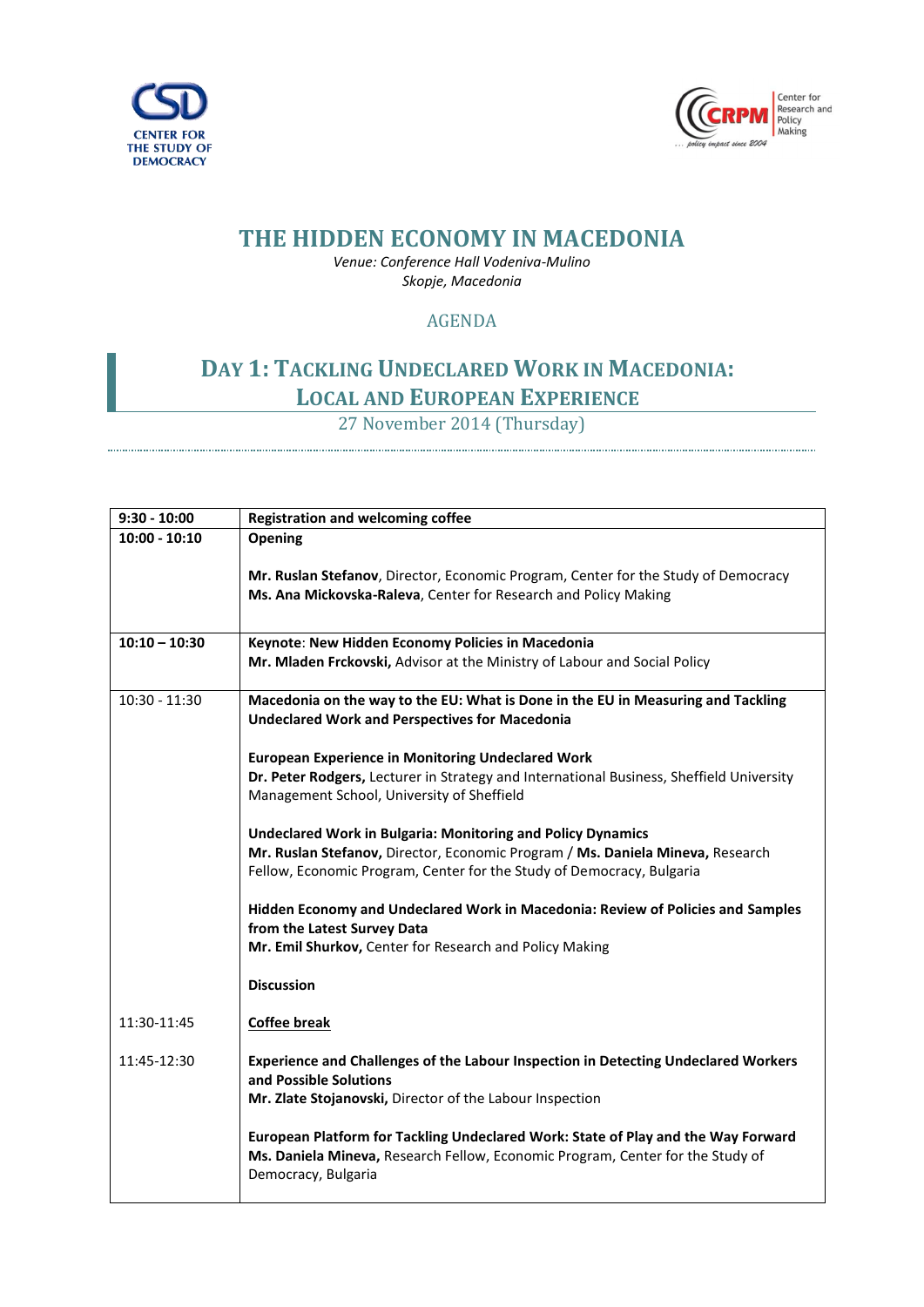|             | Presenting the Eurofound Database of Measures for Tackling Undeclared Work in EU<br><b>Countries: What is Applicable in Macedonia?</b><br>Mr. Ruslan Stefanov, Director, Economic Program, Center for the Study of Democracy,<br><b>Bulgaria</b> |
|-------------|--------------------------------------------------------------------------------------------------------------------------------------------------------------------------------------------------------------------------------------------------|
|             | <b>Discussion</b>                                                                                                                                                                                                                                |
| 12:30-13:30 | Lunch                                                                                                                                                                                                                                            |
| 13:30-14:10 | The changes in the Law on Pension and Disability insurance from July 2014: Potential<br>Impact on Undeclared Work, Risks and Possibilities for Improvement                                                                                       |
| 14:10-14:50 | <b>Discussion</b>                                                                                                                                                                                                                                |
|             | Reporting undeclared work: The role of Trade Unions<br>Ms. Mare Anceva, Association of Trade Unions of Macedonia                                                                                                                                 |
| 14:50-15:30 | <b>Discussion</b>                                                                                                                                                                                                                                |
| 15:30-16:00 | The Hidden Economy Trends and Developments and the Role of CSOs: the Experience of<br><b>Bulgaria</b><br>Mr. Ruslan Stefanov, Director, Economic Program, Center for the Study of Democracy,<br><b>Bulgaria</b>                                  |
|             | Discussion: Recommendations for Possible Policy Solutions: Developing a Public -<br><b>Private Platform for Dialogue</b>                                                                                                                         |
|             | Moderators: Mr. Ruslan Stefanov, Director, Economic Program, Center for the Study of<br>Democracy / Ms. Ana Mickovska - Raleva, Policy Analyst, Center for Research and Policy-<br>Making                                                        |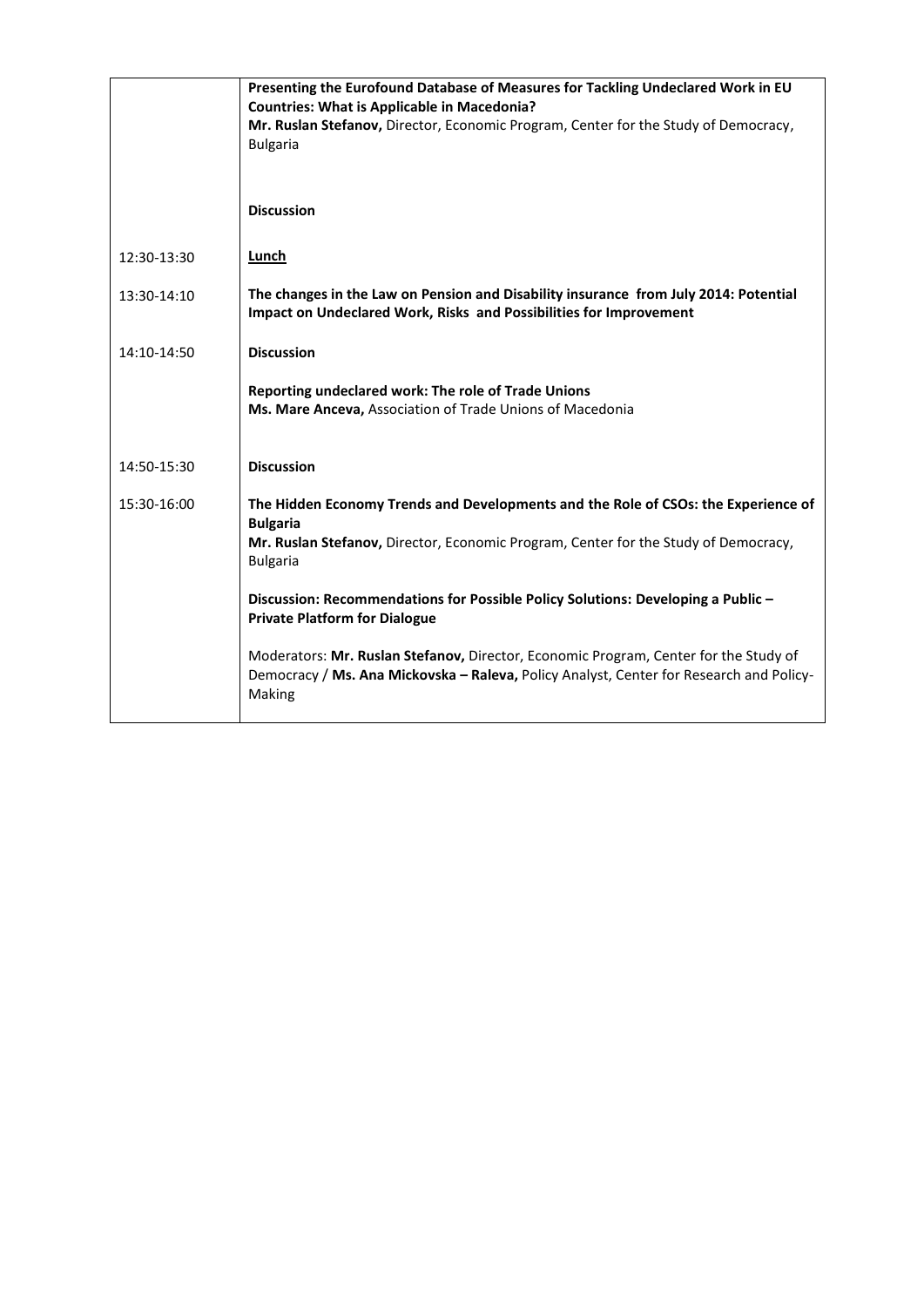## **DAY 2: STRENGTHENING MEDIA REPORTING ON HIDDEN ECONOMY AND CORRUPTION: LATEST TRENDS AND EUROPEAN EXPERIENCE**

28 November 2014 (Friday) 

| $9:30 - 10:00$  | <b>Registration and welcoming coffee</b>                                                                                                                                                                                                                                                                                                                                                                                                                                                                                                                                                                                                                                                                                                                                                                                                                                               |
|-----------------|----------------------------------------------------------------------------------------------------------------------------------------------------------------------------------------------------------------------------------------------------------------------------------------------------------------------------------------------------------------------------------------------------------------------------------------------------------------------------------------------------------------------------------------------------------------------------------------------------------------------------------------------------------------------------------------------------------------------------------------------------------------------------------------------------------------------------------------------------------------------------------------|
| $10:00 - 10:15$ | Opening                                                                                                                                                                                                                                                                                                                                                                                                                                                                                                                                                                                                                                                                                                                                                                                                                                                                                |
|                 | Ms. Ana Mickovska - Raleva, Policy Analyst, Center for Research and Policy-Making                                                                                                                                                                                                                                                                                                                                                                                                                                                                                                                                                                                                                                                                                                                                                                                                      |
| $10:15 - 11:15$ | Panel 1: Media Reporting of Hidden Economy and Corruption in Macedonia: Main<br><b>Cases and Challenges</b>                                                                                                                                                                                                                                                                                                                                                                                                                                                                                                                                                                                                                                                                                                                                                                            |
|                 | This panel will feature a presentation of the current state of the art on undeclared work in<br>Macedonia and a discussion on the way undeclared work is reported in Macedonian media,<br>what topics it relates to, and what are the most common ways of presenting the issues. In<br>particular, we will be looking into what are the closest topics associated with the hidden<br>economy, and what are the unexpected ways of looking into the topic. Will look into ways<br>of looking for the positive lining in negative cases and vice versa. How does hidden economy<br>relate to corruption, and organised crime, for example. How does it relate to the wider<br>economic environment, unemployment, and vulnerable groups issues. What are the main<br>positives and negatives of undeclared work.                                                                         |
|                 | Discussants:                                                                                                                                                                                                                                                                                                                                                                                                                                                                                                                                                                                                                                                                                                                                                                                                                                                                           |
|                 | Mr. Emil Shurkov, Policy Analyst, Center for Research and Policy Making                                                                                                                                                                                                                                                                                                                                                                                                                                                                                                                                                                                                                                                                                                                                                                                                                |
|                 | Ms Ana Mickovska, Raleva, Policy Analyst, Center for Research and Policy-Making                                                                                                                                                                                                                                                                                                                                                                                                                                                                                                                                                                                                                                                                                                                                                                                                        |
|                 |                                                                                                                                                                                                                                                                                                                                                                                                                                                                                                                                                                                                                                                                                                                                                                                                                                                                                        |
|                 | Panel 2: The European Perspective in Measuring the Hidden Economy                                                                                                                                                                                                                                                                                                                                                                                                                                                                                                                                                                                                                                                                                                                                                                                                                      |
| $11:15 - 12:30$ | Europe has been targeting undeclared work since 2003. But Europe faces the many faces<br>of undeclared work, and they are not the same all over the continent. While in the north<br>these are mainly undeclared home workers and workers in construction, in the south and<br>the east, these have more precarious faces and forms. But they all can lead to worse (crime,<br>corruption) but also to better (entrepreneurship, income) outcomes. We will present the<br>development of Europe's policies in this area, and the future directions so that our guests<br>can prepare as to what is to come next, and to be able to put the Macedonian issues in a<br>wider perspective. Taking into account that undeclared work often spills over country<br>borders, we will demonstrate how an integrated European approach is important, and what<br>has been done so far on this. |
|                 | <b>Discussants:</b>                                                                                                                                                                                                                                                                                                                                                                                                                                                                                                                                                                                                                                                                                                                                                                                                                                                                    |
|                 | Dr. Peter Rodgers, Lecturer in Strategy and International Business, Sheffield University<br>Management School, University of Sheffield                                                                                                                                                                                                                                                                                                                                                                                                                                                                                                                                                                                                                                                                                                                                                 |
|                 | Mr. Ruslan Stefanov, Director, Economic Program, Center for the Study of Democracy,<br><b>Bulgaria</b>                                                                                                                                                                                                                                                                                                                                                                                                                                                                                                                                                                                                                                                                                                                                                                                 |
| $12:30 - 13:30$ | Lunch                                                                                                                                                                                                                                                                                                                                                                                                                                                                                                                                                                                                                                                                                                                                                                                                                                                                                  |